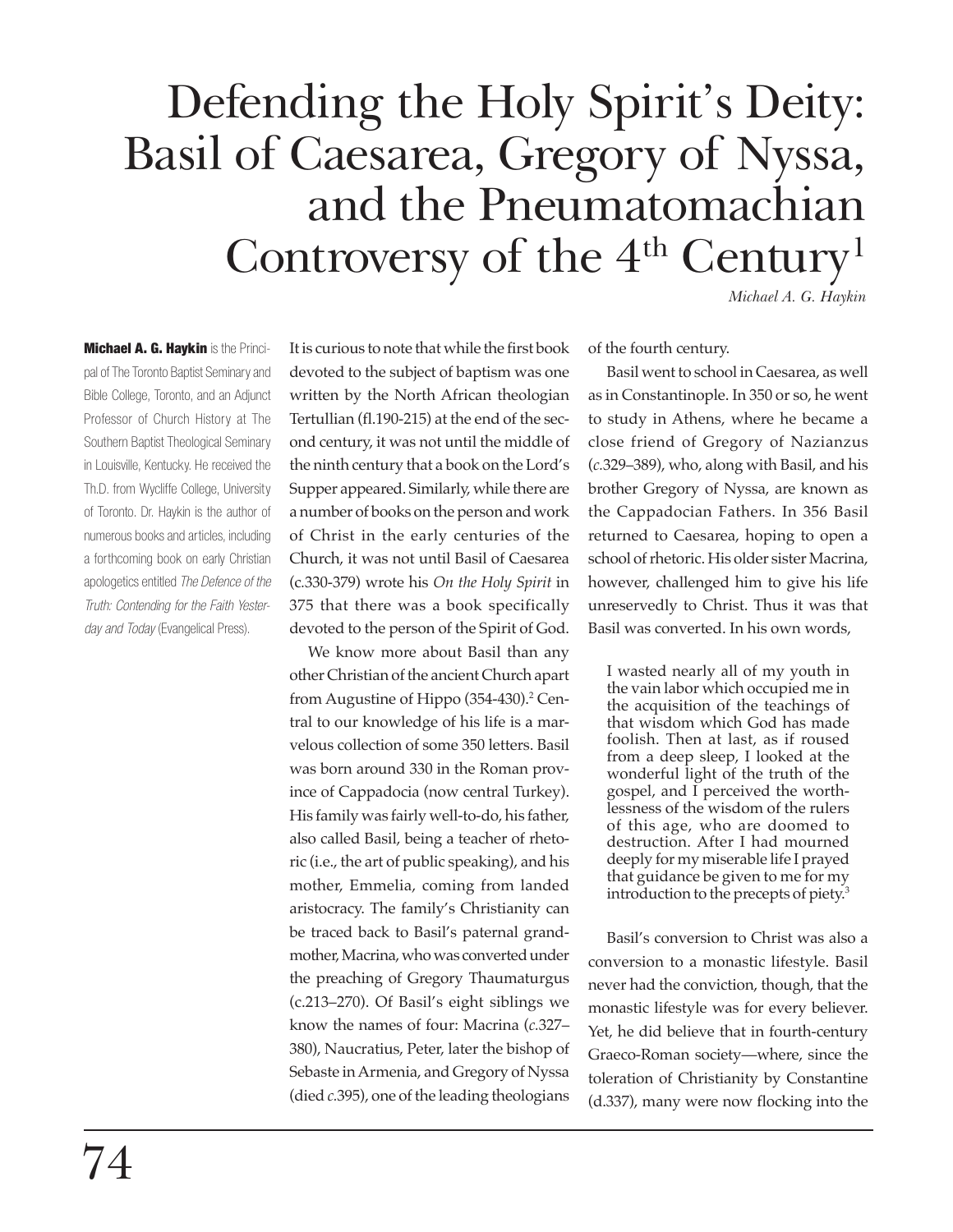Church from base motives—monasticism was a needed force for Church renewal. In time, during the 360s, Basil became a leading figure in the establishment of monastic communities, which he sought to model after the experience of the Jerusalem church as it is depicted in the early chapters of Acts.

After founding a number of monasteries, he was ordained an elder in the church at Caesarea, Cappadocia, in the mid-360s. He became bishop of Caesarea in 370. As bishop Basil fought simony, established hospitals (the first hospitals in the ancient world not attached to the Roman army), aided the victims of drought and famine, insisted on ministers living holy lives, fearlessly denounced evil wherever he detected it, and excommunicated those involved in the prostitution trade in Cappadocia.

Basil was not only a Christian activist, he was also a clear-headed theologian. When Athanasius (c.299–373), the great defender of Trinitarian Christianity, died, Basil inherited his mantle. Arianism, which Athanasius combated, was still widespread in the eastern Mediterranean. There is little doubt that Basil played a key role in this region of the Roman Empire in the victory of orthodox Trinitarianism over Arianism, which denied the deity of both the Son and the Holy Spirit. For instance, in one of his earliest books, written around 363 or 364, Basil attacked the views of a radical Arian theologian by the name of Eunomius (c.335–393/395) and defended the full deity of the Son and the Spirit.

## **Eustathius of Sebaste and the Pneumatomachian Controversy**

In the early 370s, though, Basil found himself locked in combat with professing Christians, who, though they confessed the full deity of Christ, denied that the Spirit was fully God. Leading these "fighters against the Spirit" (Pneumatomachi), as they came to be called, was one of his former friends, indeed the man who had been his mentor when he first became a Christian in 356, Eustathius of Sebaste (c.300–377). The dispute between Basil and Eustathius, from one perspective a part of the larger Arian Controversy, has become known as the Pneumatomachian Controversy.

Eustathius's interest in the Spirit seems to have been focused on the Spirit's work, not his person. For him, the Holy Spirit was primarily a divine gift who produced holiness within the Spirit-filled person.<sup>4</sup> When, on one occasion at a synod in 364, he was pressed to say what he thought of the Spirit's nature, he replied: "I neither chose to name the Holy Spirit God nor dare to call him a creature"!<sup>5</sup>

For a number of years, Basil sought to win Eustathius over to the orthodox position. Finally, in the summer of 373 he met with him for an important two-day colloquy, in which, after much discussion and prayer, Eustathius finally acquiesced to an orthodox view of the Spirit's nature. At a second meeting Eustathius signed a statement of faith which stated that

[We] must anathematize those who call the Holy Spirit a creature, those who think so, and those who do not confess that he is holy by nature, as the Father and Son are holy by nature, but who regard him as alien to the divine and blessed nature. A proof of orthodox doctrine is the refusal to separate him from the Father and Son (for we must be baptized as we have received the words, and we must believe as we are baptized, and we must give honor as we have believed, to the Father, Son and Holy Spirit), and to withdraw from the communion of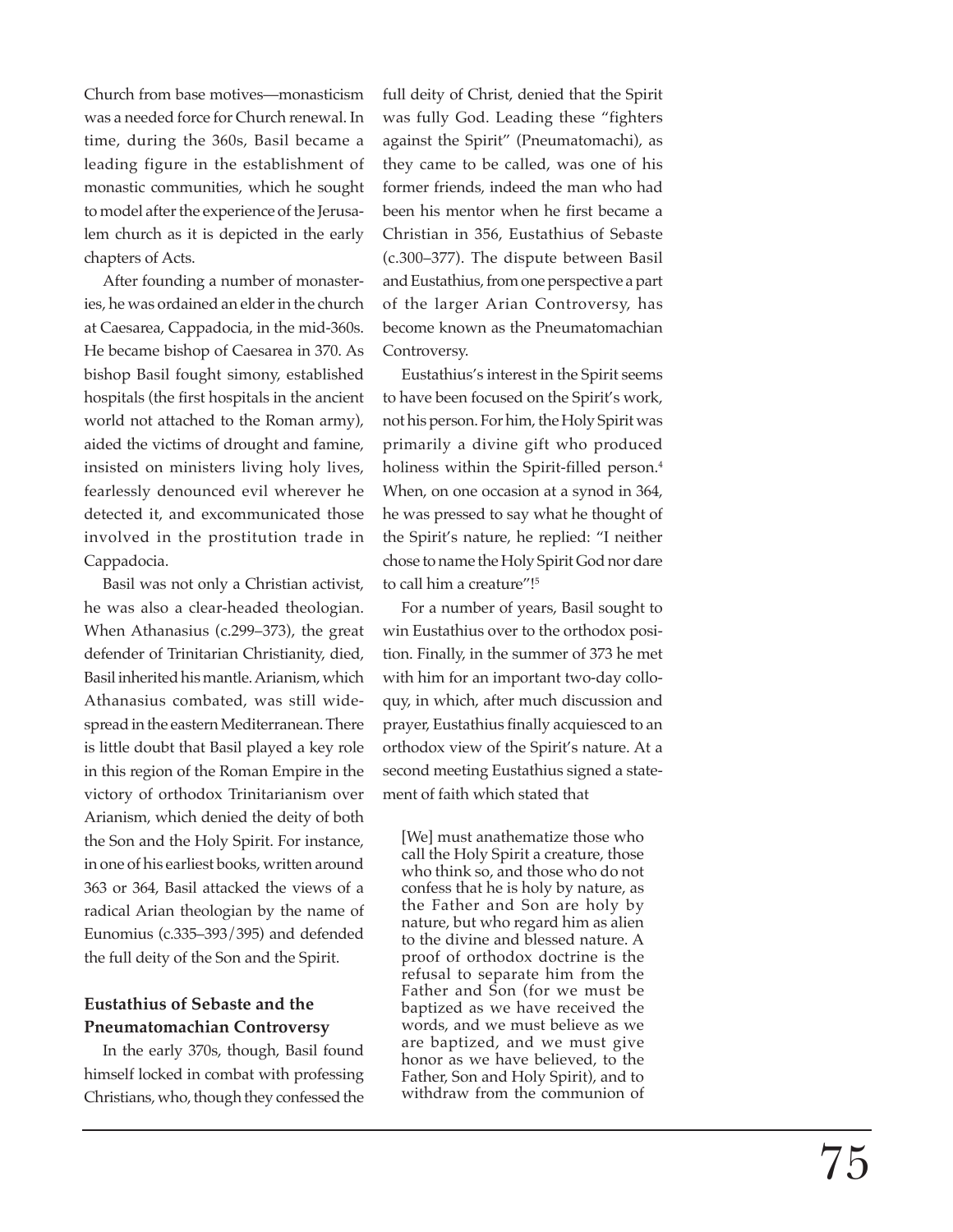those who call the Spirit a creature since they are clearly blasphemers. It is agreed (this comment is necessary because of the slanderers) that we do not say that the Holy Spirit is either unbegotten for we know one unbegotten and one source of what exists, the Father of our Lord Jesus Christ, or begotten, for we have been taught by the tradition of the faith that there is one Only-Begotten. But since we have been taught that the Spirit of truth proceeds from the Father we confess that he is from God without being created. 6

In Basil's thinking, since the Spirit is holy without qualification, he cannot be a creature and must be indivisibly one with the divine nature. The confession of this unity is both the criterion of orthodoxy and the basis upon which communion can be terminated with those who affirm that the Spirit is a creature. This pneumatological position thus defines the precise limits beyond which Basil was not prepared to venture, even for a friend such as Eustathius.

Another meeting was arranged for the autumn of 373, at which Eustathius would sign this declaration in the presence of a number of Christian leaders. But on the way home from his meeting with Basil, Eustathius was convinced by some of his friends that Basil was theologically in error. For the next two years Eustathius crisscrossed what is now modern Turkey denouncing Basil, and claiming that the bishop of Caesarea was a Modalist, one who believed in absolutely no distinctions between the persons of the Godhead.

Basil was so stunned by what had transpired that he kept his peace for close to two years. As he wrote later in 376, he was "astounded at so unexpected and sudden a change" in Eustathius that he was unable to respond. As he went on to say,

For my heart was crushed, my tongue was paralyzed, my hand benumbed, and I experienced the suffering of an ignoble soul … and I almost fell into misanthropy.… [So] I was not silent through disdain … but through dismay and perplexity and the inability to say anything proportionate to my grief.7

Finally, he simply felt that he had to speak. The result was one of the most important books of the entire patristic period, *On the Holy Spirit*, published in 375 *.*

# **Basil of Caesarea,** *On the Holy Spirit*

After showing why Christians believe in the deity of Christ (chapters 1-8), Basil devotes the heart of the treatise to demonstrating from Scripture why the Spirit is to be glorified together with the Father and the Son (chapters 9-27) and thus implicitly recognized as God. The baptismal formula of Matthew 28:19 is vital to his argument, for it reveals that the Spirit is inseparable from the divine being of the Father and the Son. 8 The baptismal formula does not run this way: "in the names of the Father and the Son and the Holy Spirit." Mention is made only of the singular *name* of the three, which is a distinct indication of their unity. There is only one God who has revealed himself as "the Father and the Son and the Holy Spirit."

The Spirit, moreover, ranked alongside, not below, the Father and the Son, participates with the Father and the Son in the entirety of divine activity, from the creation of the angelic beings to the last judgement. For instance, the Spirit gives insight into divine mysteries, since he plumbs the depths of God (1 Cor 2:10), something only one who is fully divine could do. 9 He enables men and women to confess the true identity of Christ and worship him (1 Cor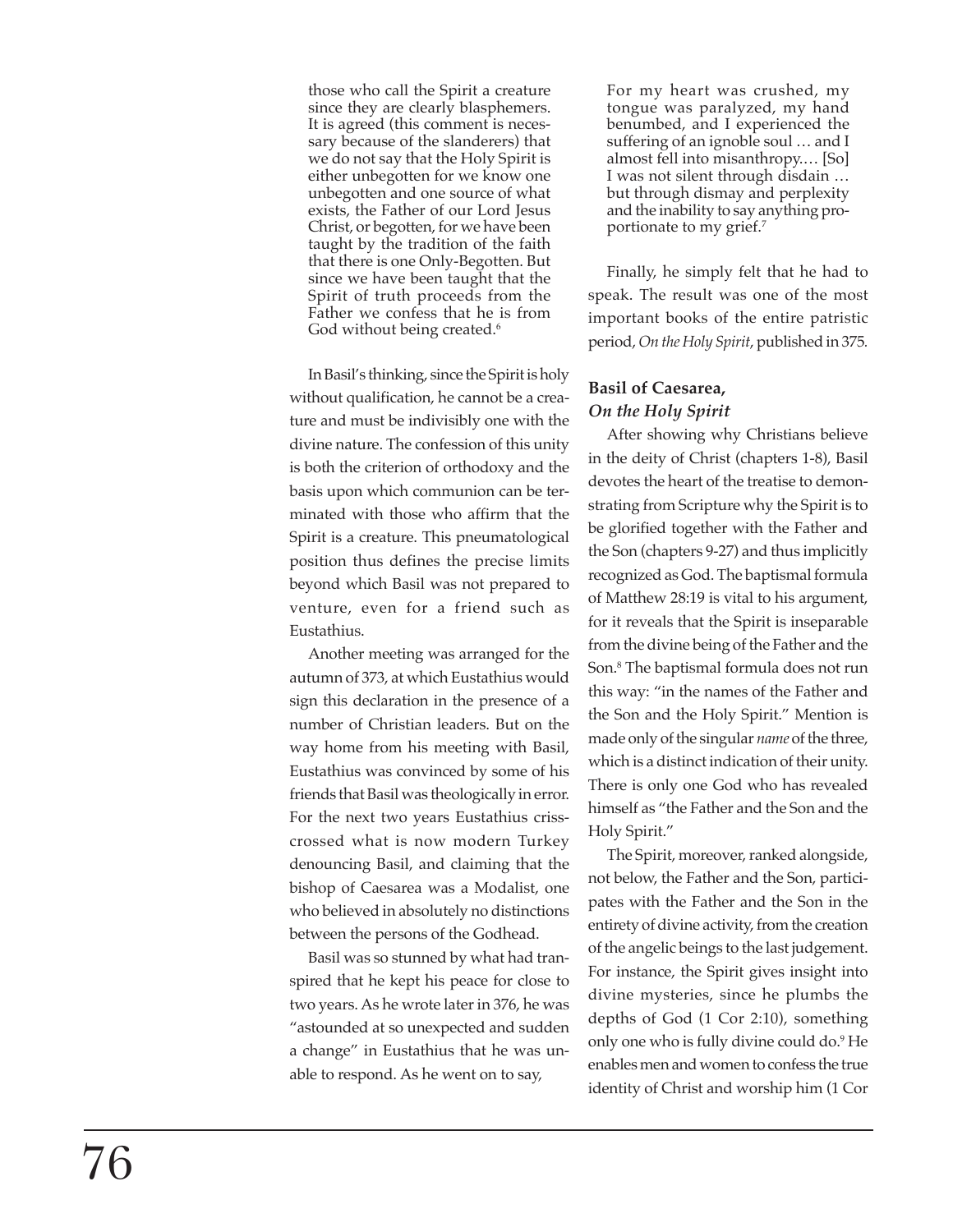12:3).10 These two texts clarified for Basil how salvation was imparted: through the power of the Spirit men and women come to a saving knowledge about God's redemptive work in the crucified Christ and are enabled to call him "Lord." If the Spirit, therefore, is not fully divine, the work of salvation is short-circuited, for creatures simply cannot give such saving knowledge. Moreover, he is omnipresent (Ps 139:7), an attribute possessed only by God.<sup>11</sup> And he is implicitly called "God" by Peter (Acts 5:3-4).12

In chapter 9, which introduces Basil's study of the Spirit's person and work in Scripture, Basil anticipates what he will seek to show in the work as a whole:

[The Holy Spirit] perfects all other beings, but he himself lacks nothing.… He does not grow or increase, but is immediate fulness, firmly established in himself, and omnipresent…. From him comes foreknowledge of the future, understanding of mysteries, comprehension of hidden realities, distribution of spiritual gifts, the heavenly citizenship, … everlasting joy, abiding in God.… Such then, to mention only a few of many, are the conceptions about the Spirit which we have been taught by the oracles of the Spirit themselves [i.e., the Scriptures] to hold about his greatness, his dignity and his activities.13

Basil died on January 1, 379, worn out by hard work and illness, the latter probably associated with his liver. He never witnessed the triumph of the Trinitarianism for which he had fought for most of the 370s, though, as Rowan Greer puts it, "one hopes that like Moses he saw the promised land from afar."14

His final recorded statement on the question of the Trinity was given in a letter written in 376 or 377 to Epiphanius of Salamis ( *c*.315-403). The latter had asked

Basil to intervene in a doctrinal dissension over the question of the Spirit at a monastic community on the Mount of Olives. With regard to Epiphanius's request, Basil replied: "We are unable to add anything to the Nicene Creed, not even the smallest addition, except the glorification of the Holy Spirit, because our fathers made mention of this part [of the faith] cursorily, since at that time no controversial question concerning it had yet arisen."15 This passage is important for two reasons. First, it provides, in summary form, the position that was reached in *On the Holy Spirit*: the Holy Spirit is to be glorified together with the Father and the Son. Second, this explanation entails an expansion of the third article of the original Nicene Creed written in 325.

### **The Witness of Gregory of Nyssa**

A few years later, in 381, the Council of Constantinople acted upon Basil's convictions and incorporated Basil's defense of the Spirit's essential deity into the creedal statement issued by this council, namely, the Niceno-Constantinopolitan Creed, or, as it is more commonly known, the Nicene Creed. The article on the Spirit is deeply indebted to Basil's *On the Holy Spirit*. There is, in fact, good evidence that Basil's younger brother, Gregory of Nyssa, who was present at the council and who had drunk deeply at the well of his brother's Trinitarianism, played a central role in the drawing up of the statement on the Spirit.<sup>16</sup> It is a landmark statement in the history of the Church and runs thus: "We believe in the Holy Spirit, the Lord and giver of life, who proceeds from the Father, who is worshipped and glorified together with the Father and the Son, who spoke through the prophets." The confession of the Spirit as Lord, a divine title in the Scriptures, and his being worshiped and glorified with the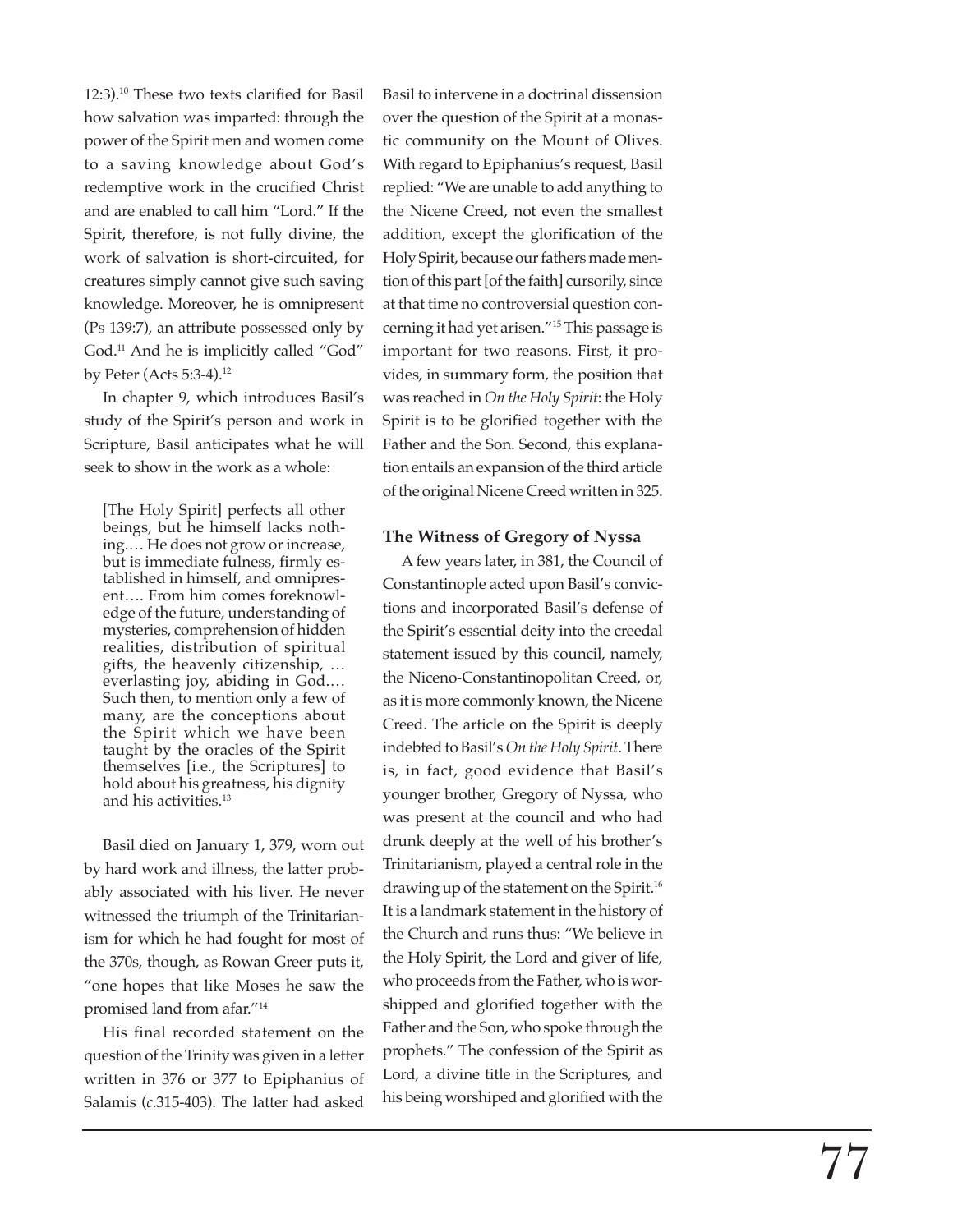Father and the Son clearly speak of the Spirit's deity.

Like his older brother, Nyssa wrote widely on the subject of the Trinity. One of his most intriguing and more dramatic statements about the Trinity occurs in a document that has been titled, *On the Difference between* ousia [being] *and* hypostasis [person].<sup>17</sup>

You have before now, in springtime, beheld the brilliance of the bow in the clouds—I mean the bow which is commonly called the "rainbow." … Now, the brightness [of the rainbow] is both continuous with itself and divided. It has many diverse colors; and yet the various bright tints of its dye are imperceptibly intermingled, hiding from our eyes the point of contact of the different colors with each other. As a result, between the blue and the flamecolor, or the flame-color and the purple, or the purple and the amber, the space which both mingles and separates the two colors cannot be discerned. For when the rays of all the colors are seen they are seen to be distinct, and yet at the same time … it is impossible to find out how far the red or the green color of the radiance extends, and at what point it begins to be no longer perceived as it is when it is distinct.

Just as in this example we both clearly distinguish the different colors and yet cannot detect by observation the separation of one from the other, so, please consider that it is also possible to draw [similar] inferences with regard to the divine doctrines. In particular, one can both conclude that the specific characteristics of [each of] the Persons [of the Godhead], like any one of the brilliant colors which appear in the rainbow, reflect their brightness in each of the [other] Persons we believe to be in the Holy Trinity, but that no difference can be observed in the … nature of the one as compared with the others.… Reason also teaches us through the created object [that is, the rainbow], not to feel distressed in doctrinal discussions whenever

we encounter something hard to understand and our brains reel at the thought of accepting what is proposed to us. For, just as experience appears to be better than a scientific theory in the case of what is seen by our eyes, so also faith is better than the apprehension which comes from [logical] reasoning with regard to those doctrines which transcend our comprehension. For faith teaches us about what is separated in person and about what is united in being.18

Here Gregory is grappling with a perennial issue in the history of Trinitarian thought, namely, the difficulty that the human mind encounters in reconciling the oneness and threeness of God. He has thus resorted to an illustration from the created realm, the rainbow. When a rainbow is seen clearly in the sky, the various colors of the spectrum can be easily distinguished, but they pass so gradually into each other without any abrupt transition that it is well-nigh impossible to say where one color begins and another ends. Similarly, the individual members of the Godhead can be distinguished in their operations and activities, but this should never be done in such a way as to destroy their unity in being.

It is also noteworthy that Gregory, who did have definite philosophical inclinations, far more than most of the orthodox theologians of the fourth century, is quite prepared to say that in the final analysis the doctrine of the Trinity surpasses human comprehension. In the face of this mystery, logic and human reason can only go so far. It is only through faith that the believer can affirm what logic ultimately cannot: the threeness and the oneness of God. A later Christian author, Isaac Watts (1674-1748), put this truth well in a way that Basil of Caesarea and Gregory of Nyssa would have deeply appreciated:

Almighty God! to thee